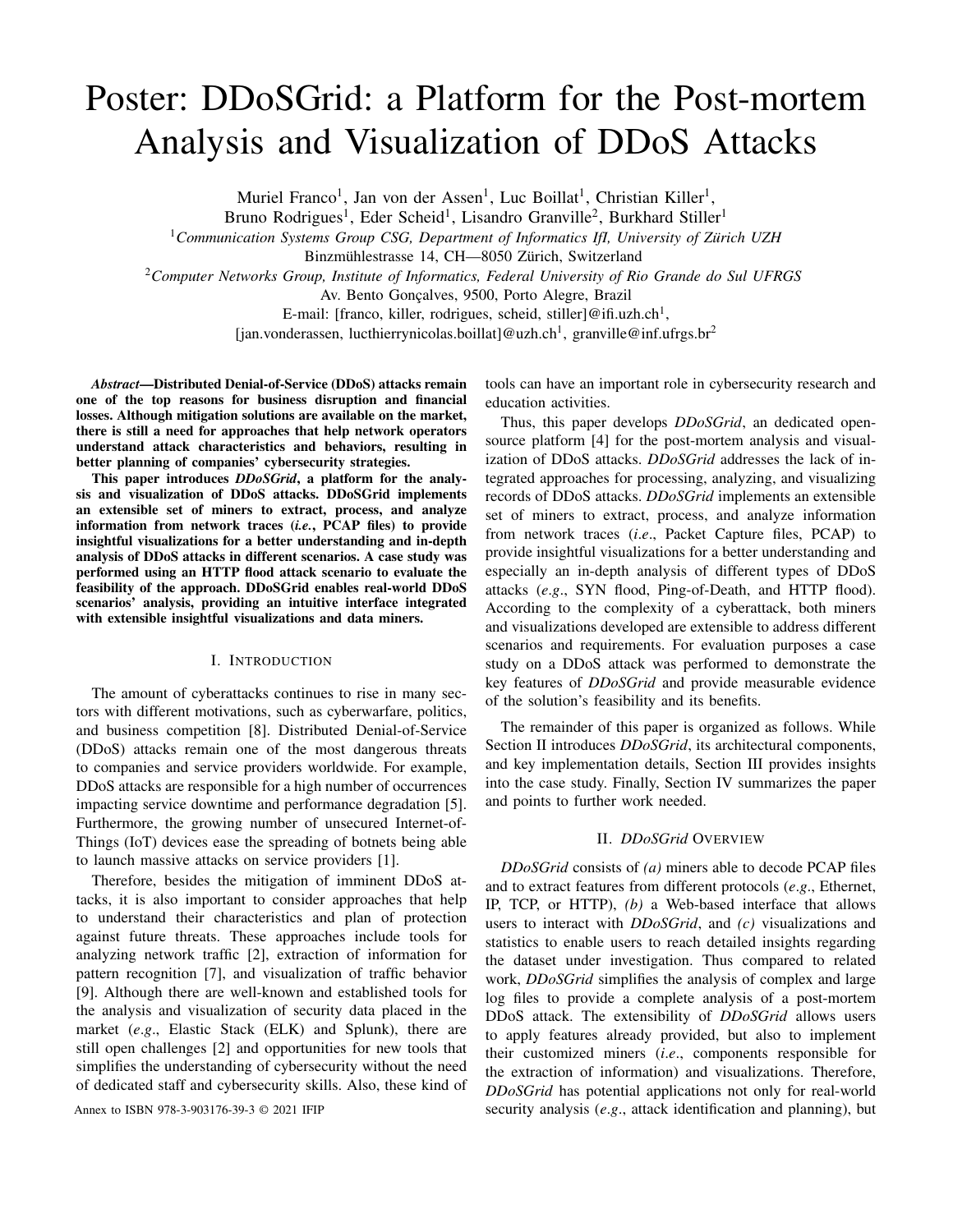also in addition for cybersecurity-related research and teaching activities due to its open-source nature.

Figure 1 depicts *DDoSGrid*'s architecture. A user accesses the Web-based interface to analyze a dataset available (*i*.*e*., a PCAP file) or uploads a new one. The *Data Manager* is in charge of handling user requests to store and access data related to a cyberattack. When the user uploads a new dataset, it is sent to the *Data Layer* for data extraction and processing of all relevant features of the cyberattack. In turn, an optimized data structure for the *Visualization Module* is build to enable different visualizations according to dedicated user interactions. The communication between the *Data Layer* and the *User Layer* is done though the *Communication API* (Application Programming Interface). An *Integration API* is available, which allows external solutions to request information and reuse monitors, thus, the integration of *DDoSGrid* with other state-of-the-art solutions, such as systems to recommend and offer protections against cyberattacks [3], was reached.



Fig. 1: *DDoSGrid*'s Architecture

Table I lists examples of miners implemented by *DDoSGrid*. All these miners can be applied separately or in combination to extract meaningful information about the traffic available in a PCAP file. This information can be combined to generate different reports and visualizations. *E.g.,* the combination of the TCP States Analyzer, Device Analyzer, and Port Analyzer can be used to identify Command and Control traffic between IoT devices of a botnet. This traffic usually shows activity on port 23 (*i*.*e*., Telnet), with most of the packets being SYN packets, and occasionally keep-alive packets (*e*.*g*., PSH and ACK) can be observed [1].

A running prototype and its source code is available [4], including a demo-box to be used in production. In order to support the implementation of different miners, a list of protocol parsers was developed for the *DDoSGrid*, such as Ethernet, ARP, IPv4, and TCP/UDP. An integration with the

TABLE I: Examples of Miners Implemented by *DDoSGrid*

| <b>Miner</b>                  | Target Data                                             | Outcome                                                                                                          |
|-------------------------------|---------------------------------------------------------|------------------------------------------------------------------------------------------------------------------|
| <b>Metrics</b><br>Analyzer    | Attack duration,<br>number of packets,<br>IPs and ports | Overview of metrics associated<br>to a cyberattack log file                                                      |
| <b>IP</b> Protocol            | IPv4, IPv6                                              | Analysis of packets according                                                                                    |
| Analyzer                      | packets                                                 | to IP protocol versions being used                                                                               |
| Port                          | <b>UDP</b> and                                          | Overview of the most used UDP/TCP                                                                                |
| Analyzer                      | TCP ports                                               | ports by number of segments                                                                                      |
| Top Source                    | Source address                                          | Overview of the hosts                                                                                            |
| <b>Hosts Extractor</b>        |                                                         | sending more traffic and requests                                                                                |
| <b>TCP States</b><br>Analyzer | TCP flags                                               | Analysis of the frequency of<br>TCP flags in the packets,<br>such as ACK, SYN, and FIN                           |
| <b>Device</b>                 | <b>HTTP</b>                                             | Identifies which type of device                                                                                  |
| Analyzer                      | User Agent                                              | is being used for the request                                                                                    |
| Browser and                   | <b>HTTP</b>                                             | Identifies the browser and operating                                                                             |
| OS Analyzer                   | User Agent                                              | system being used for the request                                                                                |
| <b>HTTP</b><br>Analyzer       | <b>HTTP</b> Verbs<br>and End-points                     | Analysis of the most used HTTP<br>requests (i.e., GET and POST)<br>and end-points accessed via the HTTP protocol |

pilot for the European DDoS Clearing House [6] enables an information sharing between users, thus, allowing for the import/export between *DDoSGrid* and the DDoSDB, a platform, part of the DDoS Clearing House, for helping victims of DDoS attacks, the academic community, and the security community to share and get access to basic and enriched information of DDoS attacks [6]. Thus, *DDoSGrid* and the DDoSDB can communicate via APIs provided by both solutions.

In order to simplify the analysis of cyberattacks and to support the information sharing between users, *DDoSGrid* implements a set of components to ease the communication with other platforms. Currently, the prototype is fully integrated with DDoSDB. For that, a local instance of DDoSDB was deployed together with *DDoSGrid*. New features were added for users *(a)* to visualize datasets while using DDoSDB and *(b)* to import or export log files in both directions. Thus, *DDoSGrid* calls the components *dissector* and *converters* of DDoSDB to generate fingerprints of DDoS attacks and translates its fingerprints to mitigation rules using these converters implemented by DDosDB. Thus, both platforms are fully integrated from the technical perspective, making calls for all components available in a unified architecture.

#### III. CASE STUDY

Assuming a user with access to a set of network log files from his/her business (*e*.*g*., a department store with an ecommerce channel), such a log file contains traffic from a time window within which communication partners experienced problems, for instance service downtime, and customers complaint regarding the services' performance. Thus, this user wants to analyze the problem to define a strategy and, in turn, to avoid this kind of problem impacting their business and its partners in the future. For that, the user accesses *DDoSGrid* and uploads that log file containing the traffic of his/her server maintaining the e-commerce platform under threat.

Initially, the user imports a log file (*i*.*e*., in a PCAP format) with 4 minutes of unnatural traffic identified by the *DDoSGrid*. Figure 2 presents the dashboard of the *DDoSGrid* for this dataset, containing a summary of metrics extracted by *DDoSGrid*'s miners. As visible, many packets were received